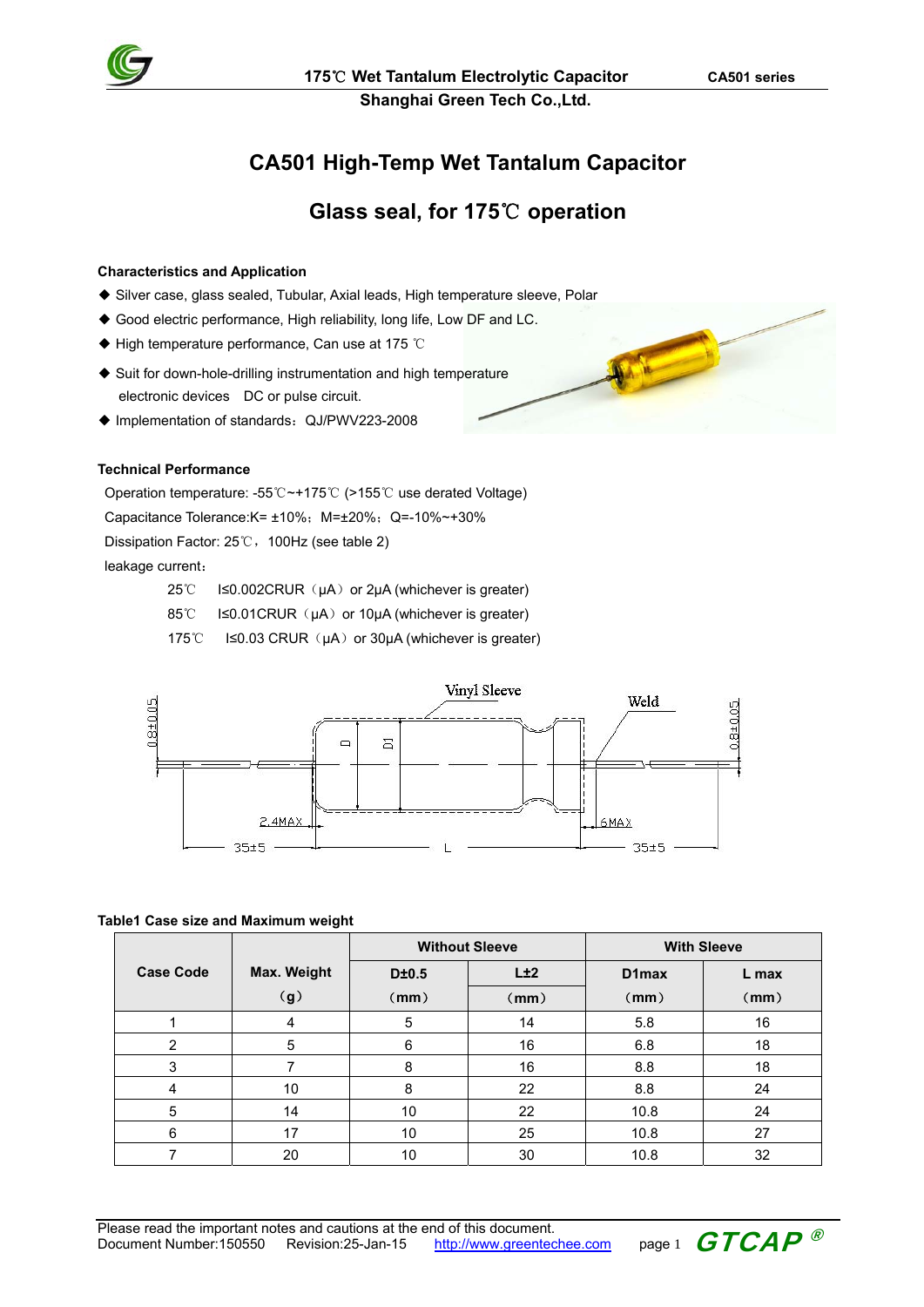

# **175**℃ **Wet Tantalum Electrolytic Capacitor CA501 series**

# **Shanghai Green Tech Co.,Ltd.**

Table2 Rated Voltage,derated voltage, capacitance, case code and dissipation factor

| Rated    | -9-1-<br>Derated |                              |              |                 | Rated    | Derated  |                                    |              |                        |
|----------|------------------|------------------------------|--------------|-----------------|----------|----------|------------------------------------|--------------|------------------------|
| Voltage  | Voltage          | Case                         | Cap.         | $tg\delta(\% )$ | Voltage  | Voltage  | Case                               | Cap.         | $tg\delta(\% )$        |
|          |                  | Code                         | $C_R(\mu F)$ | $25^{\circ}$ C  |          |          | Code                               | $C_R(\mu F)$ | $25^{\circ}\mathrm{C}$ |
| $U_R(V)$ | $U_C(V)$         |                              |              |                 | $U_R(V)$ | $U_C(V)$ |                                    |              |                        |
|          |                  | $\mathbf{1}$<br>$\mathbf{1}$ | 22<br>33     | 45<br>45        |          |          | $\boldsymbol{2}$<br>$\overline{c}$ | 47<br>68     | $30\,$<br>30           |
|          |                  | $\mathbf{1}$                 | 47           | 45              | 25       | 13       | $\overline{c}$                     | 100          | 40                     |
|          |                  | $\mathbf 1$                  | 68           | 45              |          |          | $\mathsf 3$                        | 150          | 45                     |
|          |                  | $\boldsymbol{2}$             | 100          | 50              |          |          | $\overline{\mathbf{4}}$            | 220          | 60                     |
|          |                  | $\overline{\mathbf{c}}$      | 150          | 50              |          |          | $\overline{\mathbf{4}}$            | 330          | 60                     |
| 6.3      | $\mathbf{3}$     | $\ensuremath{\mathsf{3}}$    | 220          | 70              |          |          | 5                                  | 470          | 65                     |
|          |                  | $\ensuremath{\mathsf{3}}$    | 330          | 75              |          |          | $\,6$                              | 680          | 70                     |
|          |                  | $\overline{\mathbf{4}}$      | 470          | 95              |          |          | $\mathbf{1}$                       | 4.7          | 15                     |
|          |                  | $\overline{\mathbf{4}}$      | 680          | 95              |          |          | $\mathbf 1$                        | 6.8          | $20\,$                 |
|          |                  | $\mathbf 5$                  | 1000         | 100             |          |          | $\mathbf{1}$                       | $10$         | 20                     |
|          |                  | $\mathbf 5$                  | 1200         | 120             |          |          | $\mathbf{1}$                       | 15           | 25                     |
|          |                  | $\mathbf{1}$                 | 15           | 40              |          |          | $\mathbf{1}$                       | 22           | 30                     |
|          |                  | $\mathbf{1}$                 | 22           | 40              |          |          | $\overline{2}$                     | 33           | 30                     |
|          |                  | $\mathbf{1}$                 | 33           | 40              | 40       | $20\,$   | $\overline{c}$                     | 47           | 35                     |
|          |                  | $\mathbf{1}$                 | 47           | 45              |          | 25       | $\overline{2}$                     | 68           | $30\,$                 |
| 10       |                  | $\mathbf{1}$                 | 68           | 45              |          |          | $\ensuremath{\mathsf{3}}$          | 100          | 45                     |
|          | 5                | $\mathbf 2$                  | 100          | 50              |          |          | $\overline{\mathbf{4}}$            | 150          | 45                     |
|          |                  | $\boldsymbol{2}$             | 150          | 60              |          |          | 5                                  | 220          | 45                     |
|          |                  | $\overline{3}$               | 220          | 65              |          |          | 5                                  | 330          | 50                     |
|          |                  | $\ensuremath{\mathsf{3}}$    | 330          | 80              |          |          | $\,6$                              | 470          | 60                     |
|          |                  | $\overline{\mathbf{4}}$      | 470          | 85              |          |          | $\overline{7}$                     | 680          | 80                     |
|          |                  | $\overline{\mathbf{4}}$      | 680          | 85              |          |          | $\mathbf{1}$                       | 3.3          | $10$                   |
|          | 8<br>13          | $\mathbf{1}$                 | 4.7          | 20              |          |          | $\mathbf{1}$                       | 4.7          | 15                     |
|          |                  | $\mathbf{1}$                 | $10\,$       | 30              |          |          | $\mathbf 1$                        | 6.8          | 15                     |
|          |                  | $\mathbf 1$                  | 15           | $30\,$          |          |          | $\mathbf{1}$                       | $10\,$       | 15                     |
|          |                  | $\mathbf{1}$                 | 22           | 35              |          |          | 2                                  | 15           | 15                     |
|          |                  | $\mathbf{1}$                 | 33           | 35              |          |          | $\overline{c}$                     | 22           | 20                     |
| 16<br>25 |                  | $\mathbf{1}$                 | 47           | 40              |          |          | $\overline{c}$                     | 25           | 20                     |
|          |                  | $\overline{a}$               | 68           | 40              |          |          | $\overline{2}$                     | 33           | 25                     |
|          |                  | $\overline{2}$               | 100          | 45              | 50       |          | $\overline{c}$                     | 39           | 25                     |
|          |                  | $\ensuremath{\mathsf{3}}$    | 150          | 45              |          |          | 3                                  | 47           | 25                     |
|          |                  | 3                            | 220          | 70              |          |          | $\overline{\mathbf{4}}$            | 68           | 35                     |
|          |                  | $\overline{\mathbf{4}}$      | 330          | 80              |          |          | 4                                  | 100          | 35                     |
|          |                  | $\overline{\mathbf{4}}$      | 470          | 85              |          |          | 5                                  | 150          | 30                     |
|          |                  | 5                            | 680          | 90              |          |          | $\,6\,$                            | 220          | 35                     |
|          |                  | $\mathbf{1}$                 | 4.7          | 20              |          |          | 6                                  | 330          | 40                     |
|          |                  | $\mathbf{1}$                 | 6.8          | 20              |          |          | $\overline{7}$                     | 560          | 50                     |
|          |                  | $\mathbf{1}$                 | 10           | 20              |          |          |                                    |              |                        |
|          |                  | $\mathbf{1}$                 | 15           | 20              |          |          |                                    |              |                        |
|          |                  | $\mathbf{1}$                 | 22           | 25              |          |          |                                    |              |                        |
|          |                  | $\mathbf{1}$                 | 33           | 25              |          |          |                                    |              |                        |

Please read the important notes and cautions at the end of this document. Document Number:150550 Revision:25-Jan-15 http://www.greentechee.com page 2